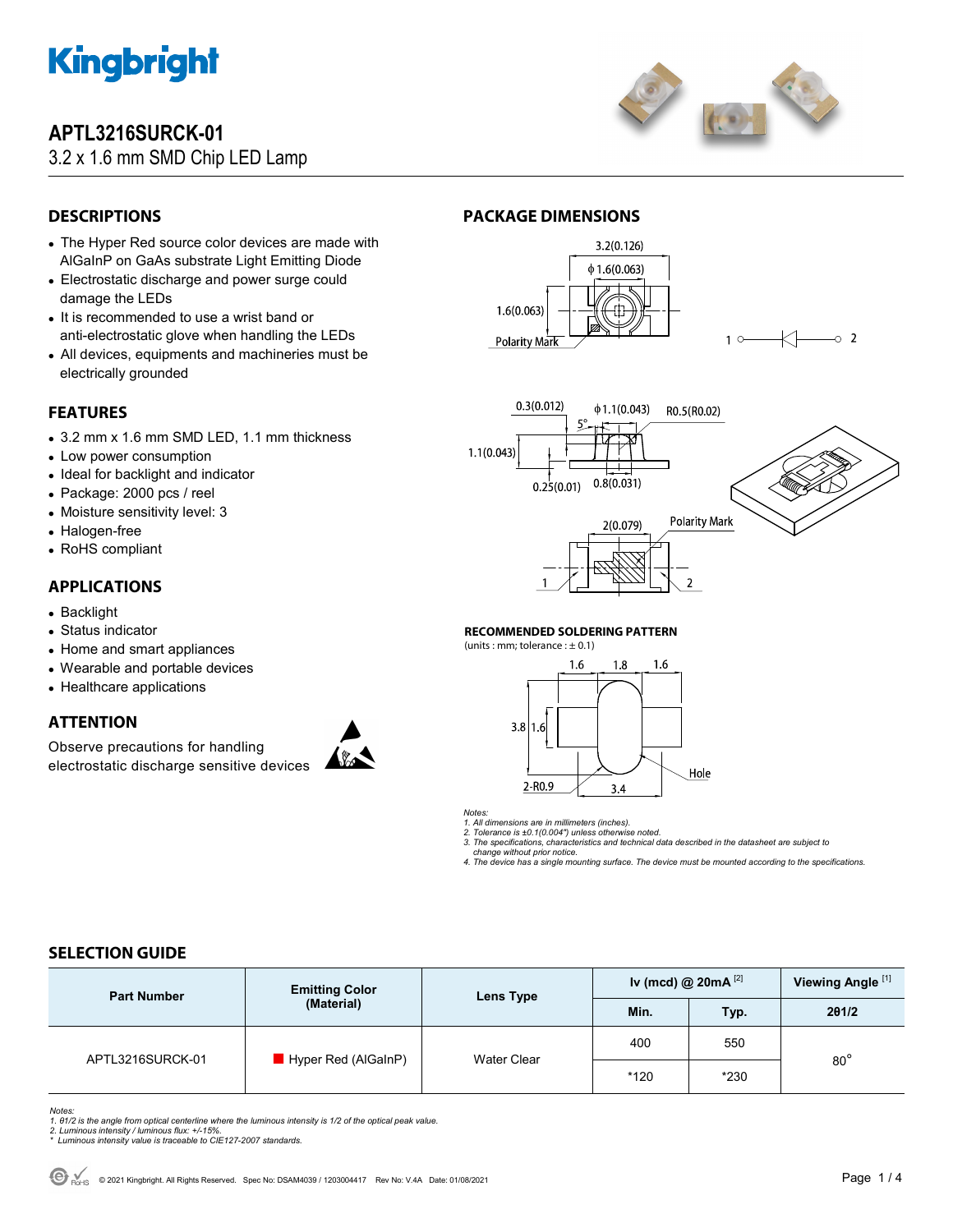# **Kingbright**

#### **ELECTRICAL / OPTICAL CHARACTERISTICS at T<sub>A</sub>=25°C**

| <b>Parameter</b>                                                                                               | Symbol                     |                       | Value  |                          | <b>Unit</b> |
|----------------------------------------------------------------------------------------------------------------|----------------------------|-----------------------|--------|--------------------------|-------------|
|                                                                                                                |                            | <b>Emitting Color</b> | Typ.   | Max.                     |             |
| Wavelength at Peak Emission $I_F$ = 20mA                                                                       | $\lambda_{\rm peak}$       | Hyper Red             | 645    | $\overline{\phantom{a}}$ | nm          |
| Dominant Wavelength $I_F$ = 20mA                                                                               | $\lambda_{\text{dom}}$ [1] | Hyper Red             | 630    | $\overline{\phantom{a}}$ | nm          |
| Spectral Bandwidth at 50% $\Phi$ REL MAX<br>$I_F = 20mA$                                                       | Δλ                         | Hyper Red             | 28     | $\overline{a}$           | nm          |
| Capacitance                                                                                                    | C                          | Hyper Red             | 35     |                          | pF          |
| Forward Voltage $I_F$ = 20mA                                                                                   | $V_F$ <sup>[2]</sup>       | Hyper Red             | 1.95   | 2.5                      | $\vee$      |
| Reverse Current ( $V_R$ = 5V)                                                                                  | <sub>lR</sub>              | Hyper Red             |        | 10                       | μA          |
| Temperature Coefficient of $\lambda_{peak}$<br>$I_F = 20$ mA, -10°C $\le T \le 85$ °C                          | $TC_{\lambda peak}$        | Hyper Red             | 0.14   | $\overline{\phantom{a}}$ | nm/°C       |
| Temperature Coefficient of $\lambda_{\text{dom}}$<br>$I_F = 20$ mA, -10°C $\le T \le 85$ °C                    | $TC_{\lambda dom}$         | Hyper Red             | 0.05   | $\overline{\phantom{a}}$ | nm/°C       |
| Temperature Coefficient of $V_F$<br>$I_F = 20 \text{mA}, -10^{\circ} \text{C} \leq T \leq 85^{\circ} \text{C}$ | $TC_V$                     | Hyper Red             | $-1.9$ | $\overline{\phantom{a}}$ | $mV$ °C     |

*Notes:* 

1. The dominant wavelength (λd) above is the setup value of the sorting machine. (Tolerance λd : ±1nm. )<br>2. Forward voltage: ±0.1V.<br>3. Wavelength value is traceable to CIE127-2007 standards.<br>4. Excess driving current and

## **ABSOLUTE MAXIMUM RATINGS at T<sub>A</sub>=25°C**

| <b>Parameter</b>                             | Symbol                   | Value          | Unit           |
|----------------------------------------------|--------------------------|----------------|----------------|
| Power Dissipation                            | $P_D$                    | 75             | mW             |
| Reverse Voltage                              | $V_R$                    | 5              | V              |
| Junction Temperature                         | $\mathsf{T}_j$           | 115            | $^{\circ}C$    |
| <b>Operating Temperature</b>                 | $T_{op}$                 | $-40$ to $+85$ | $^{\circ}C$    |
| Storage Temperature                          | $T_{\text{stg}}$         | $-40$ to $+85$ | $^{\circ}C$    |
| DC Forward Current                           | ΙF                       | 30             | mA             |
| Peak Forward Current                         | $I_{FM}$ <sup>[1]</sup>  | 185            | mA             |
| Electrostatic Discharge Threshold (HBM)      | $\overline{\phantom{0}}$ | 3000           | $\vee$         |
| Thermal Resistance (Junction / Ambient)      | $R_{th}$ ja $^{[2]}$     | 520            | $^{\circ}$ C/W |
| Thermal Resistance (Junction / Solder point) | $R_{th}$ JS $^{[2]}$     | 340            | $^{\circ}$ C/W |

Notes:<br>1. 1/10 Duty Cycle, 0.1ms Pulse Width.<br>2. R<sub>th JA</sub> ,R<sub>th JS</sub> Results from mounting on PC board FR4 (pad size ≥ 16 mm<sup>2</sup> per pad).<br>3. Relative humidity levels maintained between 40% and 60% in production area are re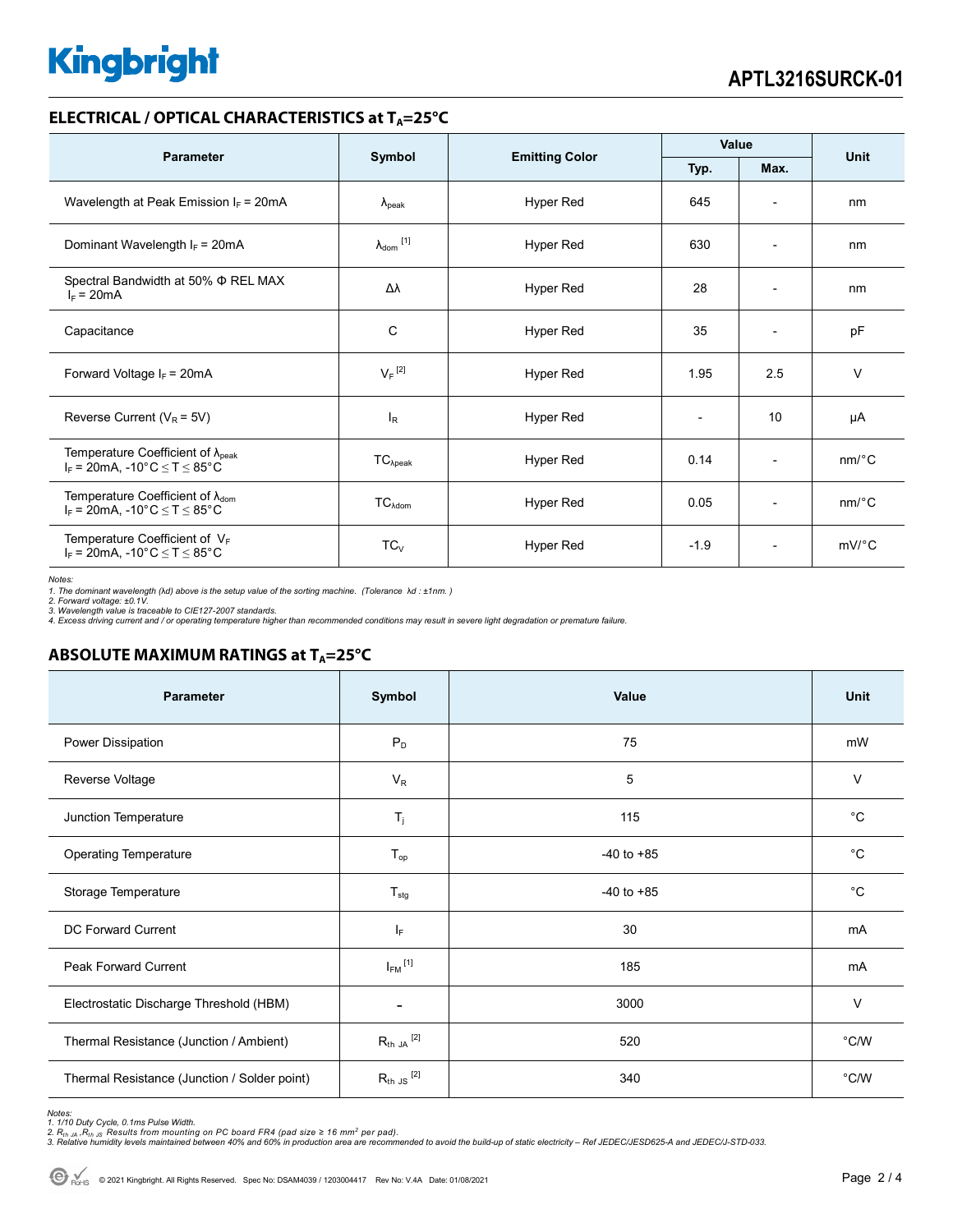# **Kingbright**

### **TECHNICAL DATA**



#### **SPATIAL DISTRIBUTION**



0.0 0.5 1.0 1.5 2.0 2.5

Luminous intensity normalised Luminous intensity normalised<br>at  $T_a = 25 °C$ 

> -40 -20 0 20 40 60 80 100 Ambient temperature (°C)

**Ambient Temperature**

#### **HYPER RED**



### **REFLOW SOLDERING PROFILE for LEAD-FREE SMD PROCESS**



#### *Notes:*

- *1. Don't cause stress to the LEDs while it is exposed to high temperature.*
- 

*2. The maximum number of reflow soldering passes is 2 times. 3. Reflow soldering is recommended. Other soldering methods are not recommended as they might cause damage to the product.* 

#### **TAPE SPECIFICATIONS** (units : mm)



#### **REEL DIMENSION** (units : mm)